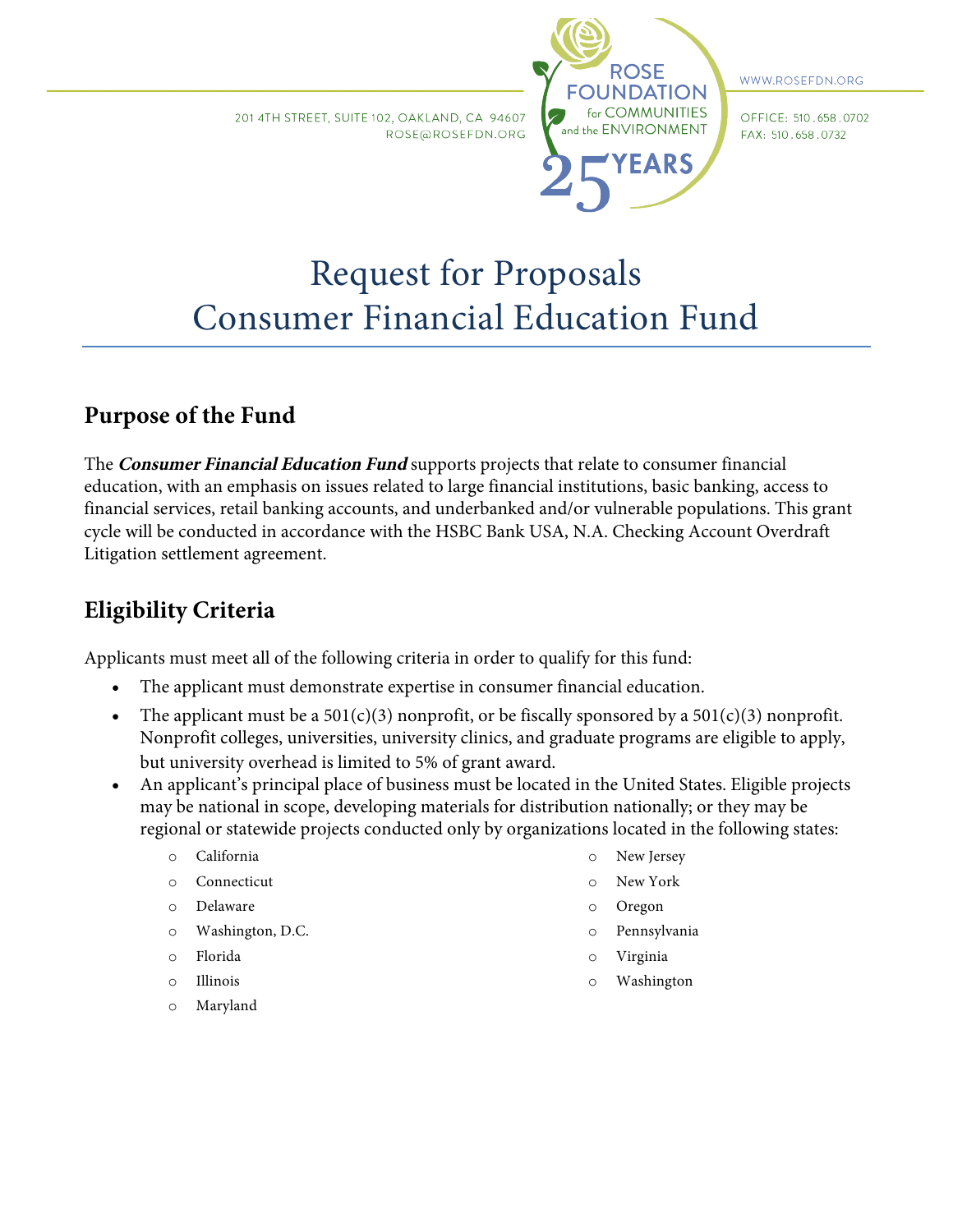# **Scope of Allowable Projects and Prohibited Activities**

- Proposals must relate primarily to financial education issues or fair and equitable banking practices.
- Projects must be targeted towards users, regulators, and enterprises residing in the United States, and must follow the geographic restrictions described in the Eligibility Criteria section above.

#### **Eligible Projects**

It is anticipated that eligible projects may encompass, but not be limited to, the following issues or focus areas:

- Financial education and training including:
	- o Education and outreach activities that teach adults and children about financial issues and increasing their financial literacy, including community workshops, classroom presentations, trainings, conferences, and webinars, especially including information about overdraft fees and how to avoid them. Educational programs covering the following topics are encouraged:
		- Fees and choices related to debit cards and pre-paid debit cards that lead to high interest rates;
		- Education for consumers to not opt-in to overdraft protection when fees will be charged;
		- § The dangers of high-cost, short-term credit such as payday loans and how to avoid this type of borrowing.
	- o Educational projects should seek to adapt and utilize existing curricula. Applicants proposing to create entirely new curricula should be prepared to fully justify why existing financial literacy curricula is insufficient.
- Financial education and advocacy designed to promote fair and equitable banking practices and to protect vulnerable populations from predatory banking. Financial advocacy projects should have clear objectives and include immediate outcomes which are achievable within the grant period. Projects relating to current issues such as the Public Service Loan Forgiveness Program are encouraged. Proposals could include:
	- o Policy and/or regulatory development and implementation, including related research;
	- o Cost of relevant experts;
	- o Events for legislators and other policy-makers to help them understand pertinent issues;
	- o Legal advocacy including case development and litigation.
- Preference will be given to:
	- o Applicants who can clearly define their desired outcomes and express quantitative and qualitative metrics that will measure progress made towards those outcomes during the grant period;
	- o Projects that specifically serve vulnerable and/or underbanked populations including lowincome communities of color, students, veterans, and non-English speakers conducted by organizations that have a demonstrated track record of working with these communities;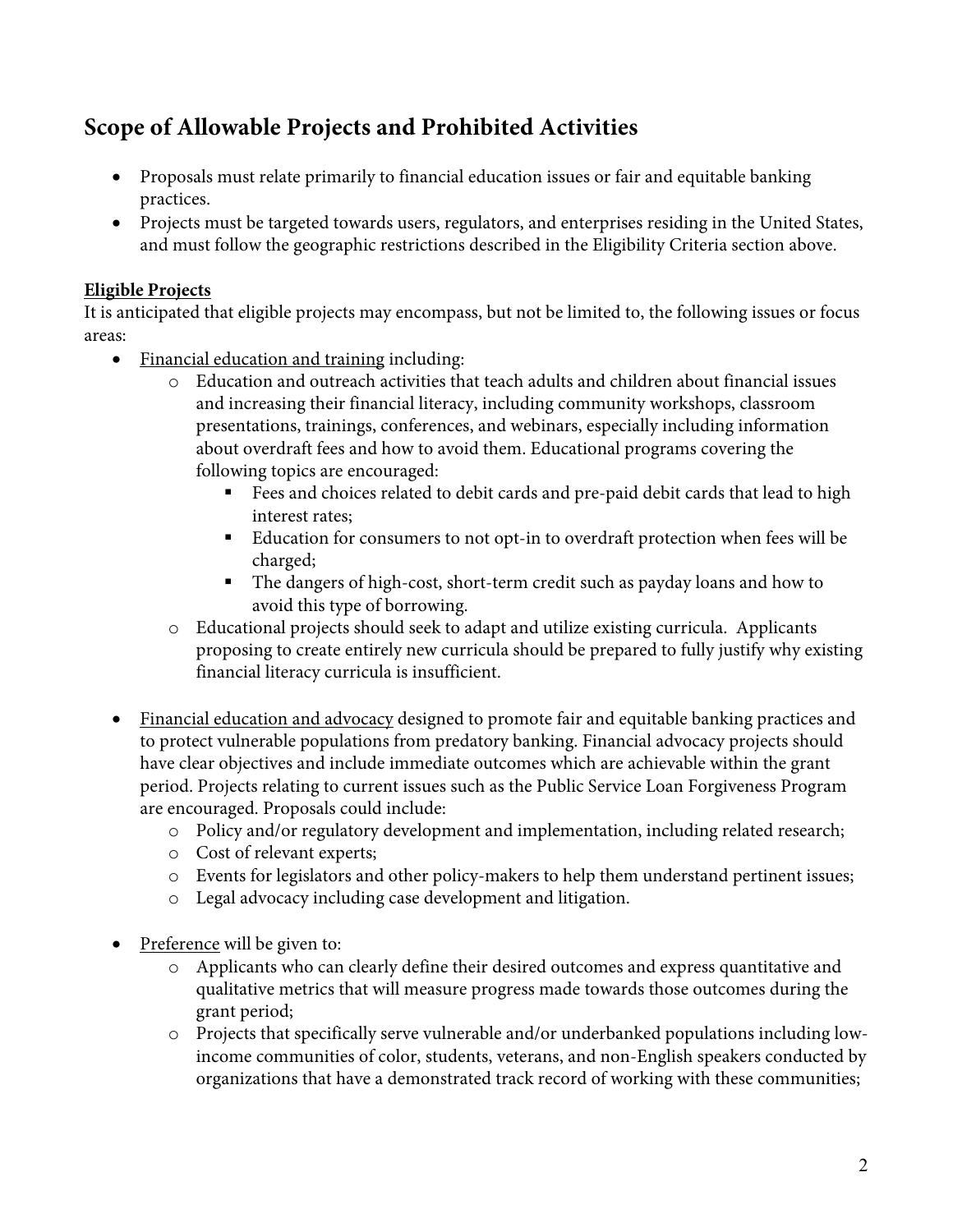- $\circ$  Projects designed to affect long-term consumer behavior by changing habits and teaching clients how to independently maintain good financial standing for future years;
- o Projects that disseminate information in multiple languages;
- o Projects with a clear strategy to reduce predatory lending and to promote fair banking practices.

#### **Prohibited Activities**

Projects may not use this grant funding to engage in the following activities:

- Electioneering or other political or religious activities prohibited by IRS 501(c)(3) regulations.
- Activities primarily targeted or conducted outside of the United States.

### **Application Process**

To apply, applicants must complete a 2-step process using our online grant system. The first step is to submit a letter of inquiry. Any group that meets the eligibility criteria is welcome to submit a letter of inquiry; we expect to receive a large number of these submissions. The second step is to submit a full proposal. Because of limited funding, only a select number of applicants will be invited to submit a full proposal. Both steps are discussed in more detail below.

It is anticipated that the application process will be highly competitive. It is expected that most proposals will be for 12-month grant periods; however, multi-year proposals are encouraged where appropriate. **The maximum allowable total request is \$75,000 even for multi-year proposals.** Applicants are encouraged to seek funding for projects starting January 1, 2019.

#### **Step 1) Submit Letter of Inquiry (REQUIRED)**

Any group who meets the eligibility requirements and has an appropriate project is welcome and encouraged to submit a letter of inquiry. All interested applicants must submit a letter of inquiry in our online grants system as an initial step. This letter allows Rose Foundation to determine if the proposal appears to be a good fit for the Consumer Financial Education Fund.

**You must register your organization with our online grants system to submit a Letter of Inquiry** *(if you have previously applied for a grant from Rose Foundation, you may use your existing log-in information)*. No application materials will be accepted by email, fax, or any other means besides the online system. To register, you will need the organization's name, tax ID number, website address, telephone number, email address, mailing address, contact person's name, and position. Your email address will be your logon ID and you will set up a password.

The letter of inquiry is an introduction to the applicant and the proposed project. There will be some questions regarding the applicant and questions about the project itself. Please use this opportunity to give us an idea of who you are and what you want to do.